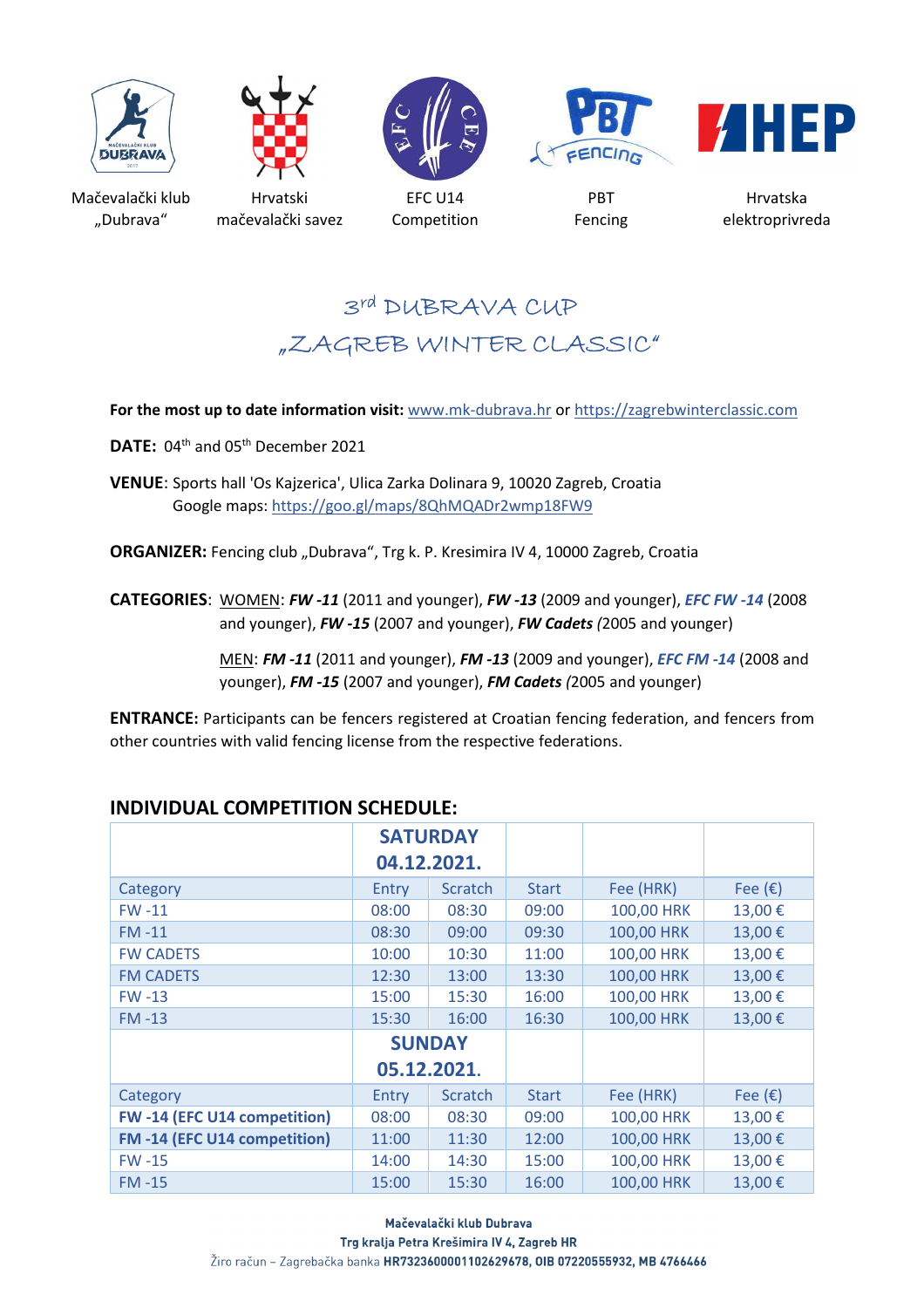

*Remark: The change of the hourly rate is possible considering the number of entries per category. Organizer reserves the right to change the venue in City of Zagreb as well as make the decisions regarding competition in accordance with the obligatory instructions of competent Croatian authorities.* 

#### **ENTRIES**:

**IMPORTANT!!! Entries must be made up to 7 days before the tournament, i.e. up to 23,59 hours of November 26th 2021!**

#### **Late entry fee** is **200,00 HRK (26 €)** for **each individual start**.

The entry of the names of the fencers must be made online solely, **via the EFC Service portal by national federations.** However, **NO EFC licenses are required**!

#### **ENTRY FEES:**

For all individual categories participation fee is **100,00 HRK (13 €)**. In case of additional start, next and each subseqent participation fee is **75,00 HRK (10 €).** 

Competitor registration and payment of the entry fee must be performed on-site no later than half an hour prior to the beginning of each event.

**FORMULA:** According to the Croatian fencing federation and FIE rules - FIE Junior world cup formula (initial ranking is Croatian fencing federation's ranking list and additionaly country/club criteria. All fencers are divided in poules. One round of poules will be fenced after which 20% are eliminatedprerequisite is 20 or more competitors in category). Direct eliminations are without repechage.

## **EQUIPMENT, EQUIPMENT CONTROL AND COMPETITION RULES FOR DIFFERENT AGE GROUPS**:

All equipment must be within the FIE standards (bib in all categories, FM & FW -15, FM & FW Cadets FIE underplastron 800 N or FIE jacket 800 N along with FIE underplastron 350 N, FM & FW Cadets FIE mask 1600 N, FW Cadets FIE chest protector).

In the hall, during the entire period in which it is possible to apply for a certain category, there will be a **mandatory control of the fencing mask for all age categories**. A competitor may not enter the pist without an equipment control mark that has been approved for the use of a fencing mask.

Control of other equipment is performed on-site by the referee.

**FM & FW -11 rules**: pool – 5 points, 3 minutes, direct elimination – 10 points, 2 x 3 minutes (1 minute of rest), foil blade – size 0

**FM & FW -13, -14, -15, Cadets rules**: pool – 5 points, 3 minutes, direct elimination – 15 points, 3 x 3 minutes (2 minutes of rest), foil blade – size 5 or smaller, according to the competitor decision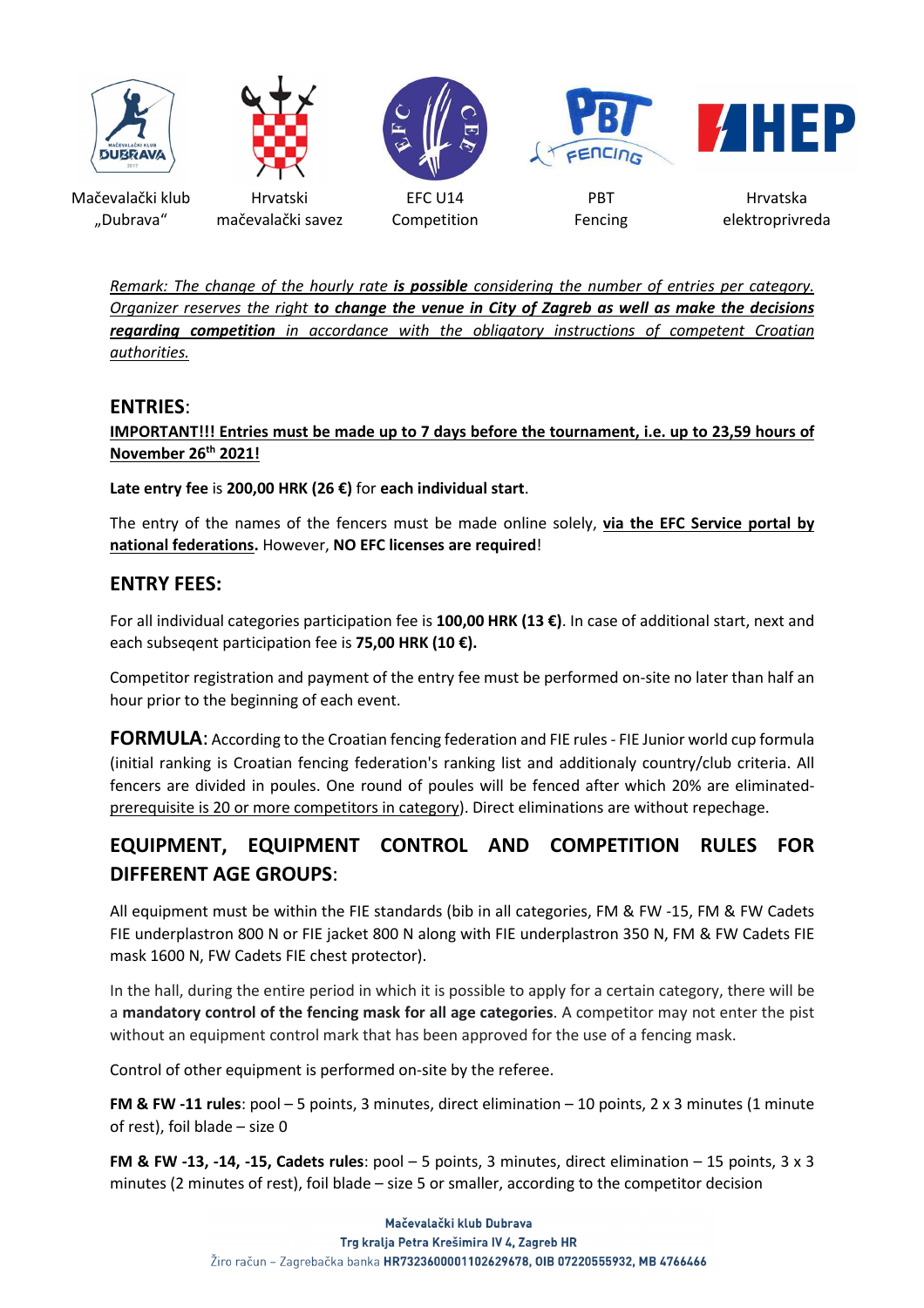







Mačevalački klub "Dubrava"

Hrvatski mačevalački savez

EFC U14 Competition

PBT Fencing

Hrvatska elektroprivreda

### **PRIZES**:

Prizes in the **women´s** and **men´s** categories **U -11** and **U -13** are as follows:

- **1. place fencing glove**
- **2. place fencing wire**
- **3. place USB sticks**

plus

**cups and medals for 1-3 places (in each category).** 

Prizes in the **women´s** and **men´s** categories **U -14, U -15** and **cadets** are as follows:

- **1. place BF blade**
- **2. place fencing glove**
- **3. mjesto fencing wires**

plus

**cups and medals for 1-3 places (in each category).** 

**CONDUCTING OF THE COMPETITION:** Informatically (Fencing Time Live).

**TECHNICAL COMMITTEE:** Technical committee consists of the 3 members. President and two other members of the Technical committee are elected by the organizer of the competition.

**REFEREES**: Each club who has

- 4 to 9 fencers at the competition should provide an one referee;
- 10 to 20 fencers at the competition should provide a two referees and
- 21 and more fencers at the competition should provide a three referees.

The penalty for not bringing a referee at the competition is 1.000,00 HRK (133  $\epsilon$ ).

*Remark: The organizer will enable the use of " Video referee" system for all final bouts in all categories.* 

**DELEGATE OF THE COMPETITION:** The delegate of the tournament will be appointed by the Croatian fencing federation.

**MEDICAL CARE:** Provided by the organizer.